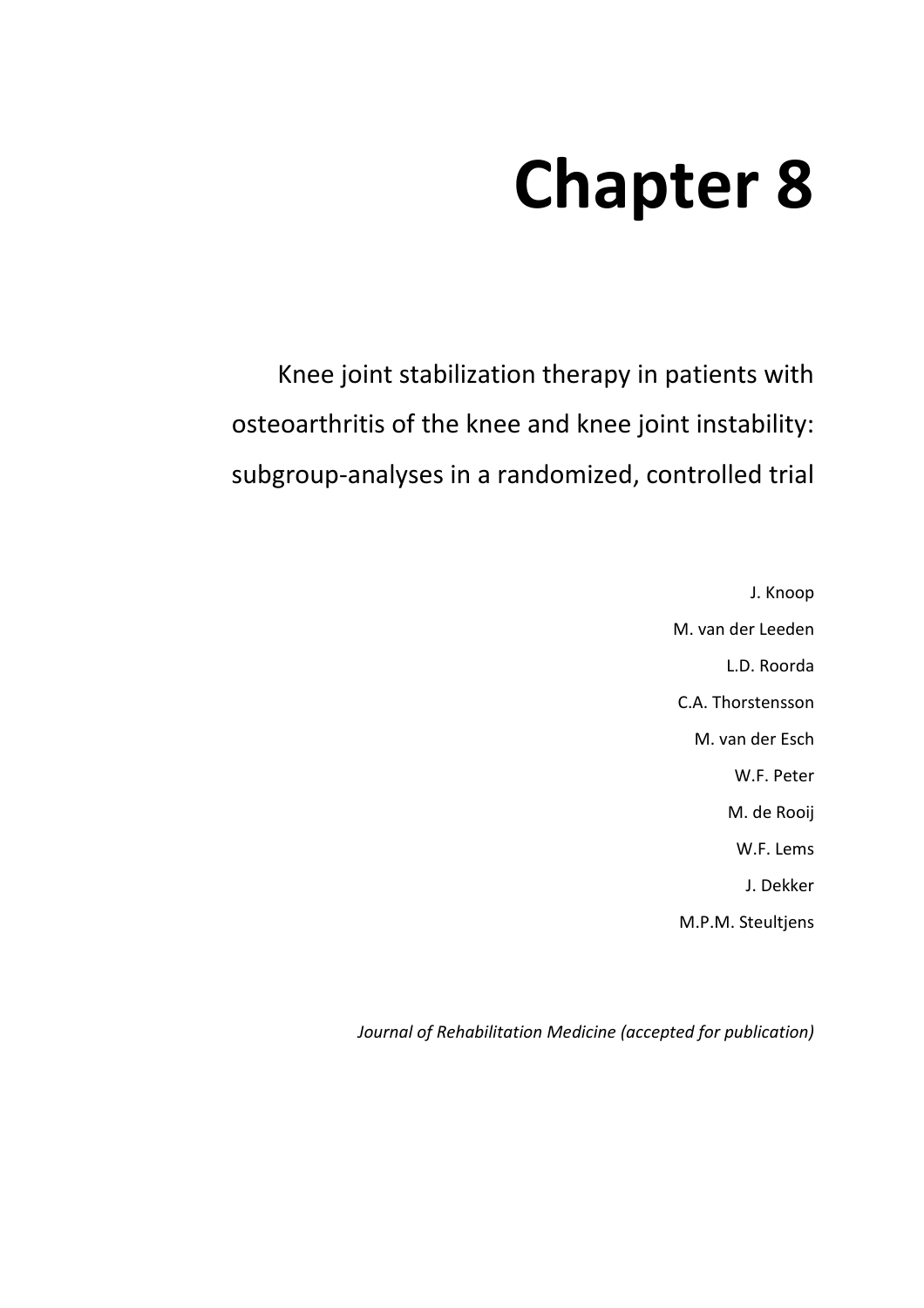# **Abstract**

*Objective*. To test whether knee stabilization therapy, prior to strength/functional training, may only have added value in reducing activity limitations in knee osteoarthritis (OA) patients with knee instability and (i) low upper leg muscle strength, (ii) impaired knee proprioception, (iii) high knee laxity, or (iv) frequent episodes of knee instability.

*Design*. Subgroup-analyses in a randomized, controlled trial comparing 2 exercise programs (with/without knee stabilization therapy) (STABILITY; NTR1475).

*Patients*. Participants from the STABILITY-trial with clinical knee OA and knee instability (*n*=159).

*Methods*. Effect modification by upper leg muscle strength, knee proprioception, knee laxity, and patient-reported knee instability was determined using interaction terms of 'treatment group\*subgroup factor', with outcome measures WOMAC physical function (primary), NRS pain and the Get up and Go test (secondary).

*Results*. Effect modification by muscle strength was found for the primary outcome (*P*=0.01), indicating that patients with higher muscle strength tend to benefit more from the experimental program with additional knee stabilization training, while patients with lower muscle strength more from the control program.

*Conclusion*. Knee stabilization therapy may have added value in patients with instability and strong muscles. This may imply that exercises should target muscle strength prior to knee stabilization.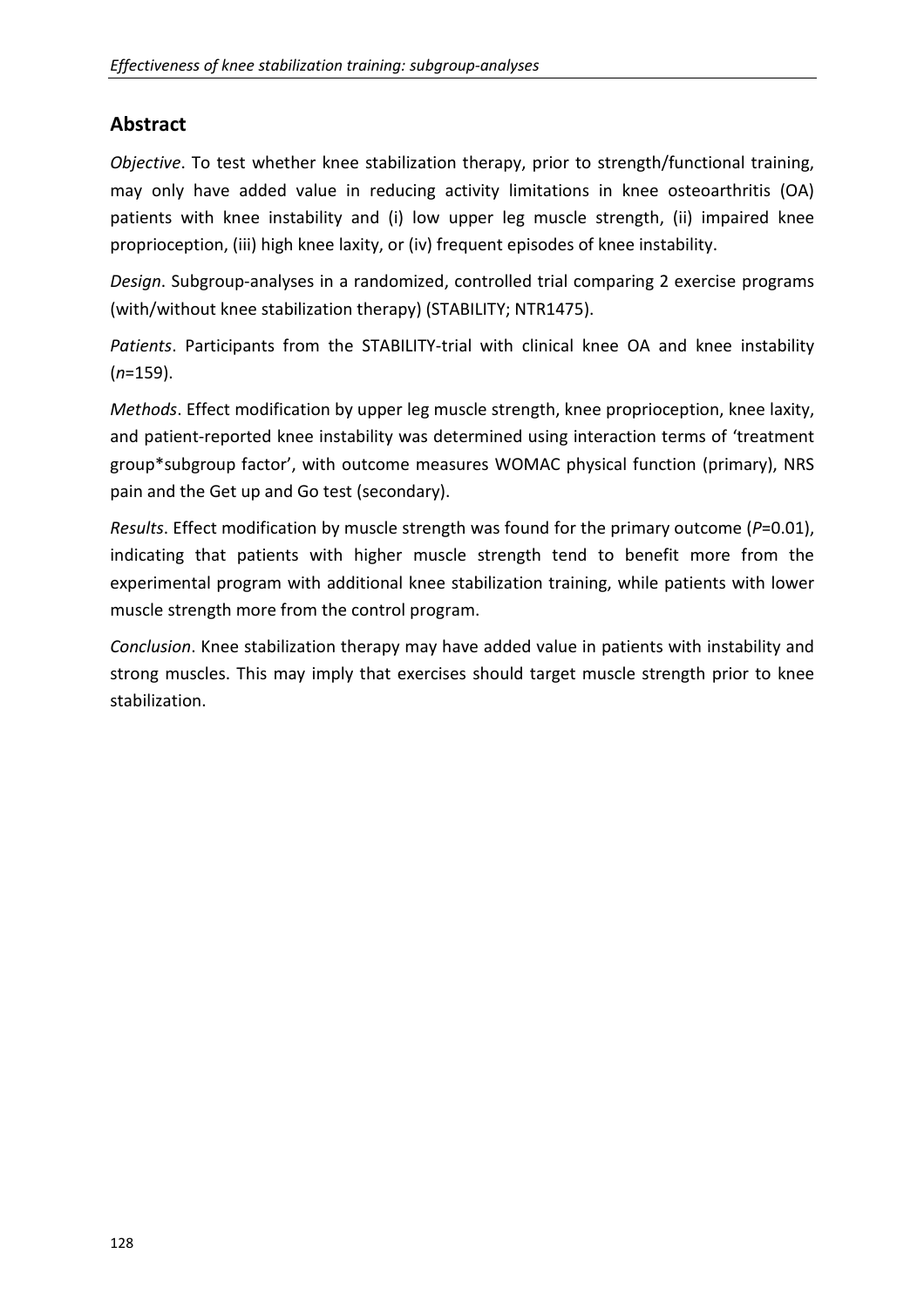## **Introduction**

The majority (>60%) of knee OA patients reports knee instability (i.e. buckling, shifting or giving way) (1;2), which has been associated to pain and activity limitations (1-3). The knee joint is presumed to be stabilized by active neuromuscular control, provided by muscles and proprioceptive stimuli, and passive restraint, provided by ligaments and capsule (4).

We previously conducted a randomized, controlled trial (STABILITY) (5) to test our hypothesis that knee OA patients suffering from knee joint instability benefit more from a tailored exercise program that initially focuses on knee stability, prior to muscle strength and performance of daily activities, compared to a control program focusing on muscle strength and performance of daily activities only. Unexpectedly, the 2 programs were found to be similarly effective in reducing activity limitations (~30% improvement), pain (~40%) and knee instability (~30%). Possibly, initial knee stabilization therapy may only be effective in patients in whom knee instability is most severe (i.e., those with lowest muscle strength, worst proprioception, highest laxity, or most frequent episodes of instability).

Therefore, the aim of the study was to test whether knee stabilization therapy, prior to strength/functional training may only have added value in reducing activity limitations in knee OA patients with knee instability and (i) low upper leg muscle strength, (ii) impaired knee joint proprioception, (iii) high knee joint laxity, or (iv) frequent episodes of knee instability.

# **Methods**

## *Design*

A single-blind, randomized, controlled trial (STABILITY; Dutch Trial Registry NTR1475) (5) to compare 2 exercise programs had been conducted in an outpatient rehabilitation centre (Reade, the Netherlands). Participants were measured at baseline and 6-week (i.e., midtreatment), 12-week (i.e., directly post-treatment) and 38-week follow-up (FU) (i.e., 6 months post-treatment), by a trained research assistant blinded for group allocation. This study was approved by the Medical Ethical Review Board (Reade/Slotervaart Hospital). For the present study, pre-planned subgroup-analyses were performed.

## *Participants*

Inclusion criteria were (i) diagnosis of knee OA according to the clinical ACR criteria, (ii) age between 40 and 75 years, and (iii) presence of self-reported knee instability in past three months and/or biomechanically assessed knee instability (using cut-off points for upper leg muscle weakness, and proprioceptive accuracy and varus-valgus laxity of the knee joint (5)).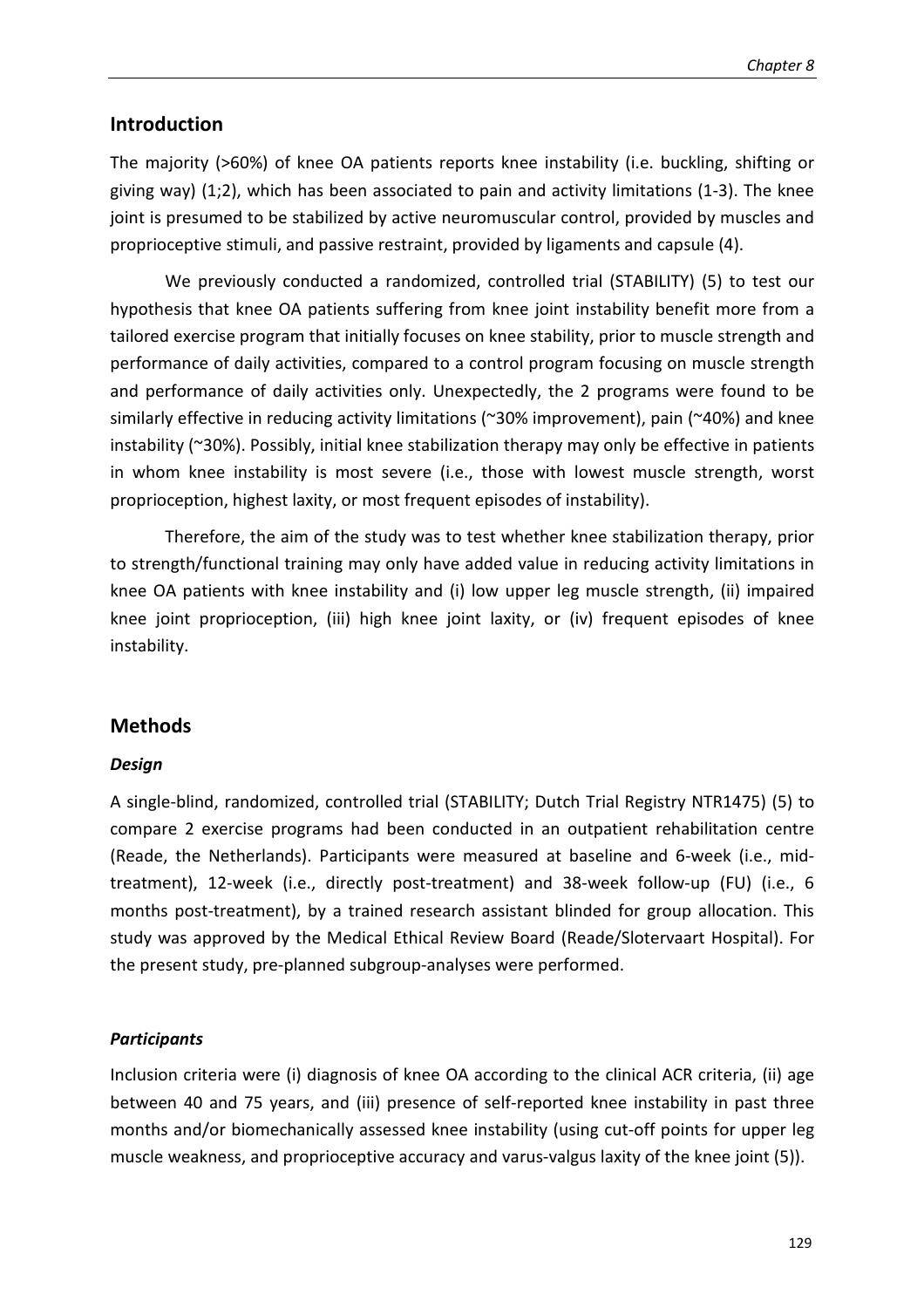Exclusion criteria for the trial have been described in our previous publication (5). All participants provided written informed consent.

#### **Experimental and control intervention**

A detailed description of the interventions has been provided previously (5). In summary, both the experimental and control intervention comprised a supervised exercise program of 12 weeks with 2 sessions of 60 minutes weekly, in groups of approximately 8 participants. In addition, home exercises were provided for 5 days weekly (on non-treatment days only). Each group was supervised by 2 physical therapists, who were specifically trained to supervise only one of both treatments. Training intensity, which gradually increased during the program, and amount of attention from the physical therapists were similar in both groups (5).

The experimental program consisted of three phases: (i) week 1-4, focusing on knee stabilization, (ii) week 5-8, focusing on muscle strengthening, in addition to knee stabilization, and (iii) week 9-12, focusing on performance of daily activities, in addition to muscle strengthening and knee stabilization. During the entire program, but explicitly in the first four weeks, patients in the experimental group received instructions during exercising to focus on their knee position (i.e., proprioception) and to control this position (i.e., neuromuscular control). For this purpose, verbal and tactile feedback from physical therapists and visual feedback from mirrors were provided. Furthermore, patients received specific exercises challenging them to maintain adequate knee position.

The control program consisted of only two phases: (i) week 1-8, focusing on muscle strengthening, and (ii) week 9-12, focusing on performance of daily activities, in addition to muscle strengthening. Physical therapists in the control group were not allowed to give instructions and feedback on knee position.

#### *Measurements*

*Outcome measures. Primary outcome.* Self-reported activity limitations were assessed by the Dutch translation of the Western Ontario and McMaster Universities Osteoarthritis Index (WOMAC) subscale physical function, with a total score ranging from 0 (no limitations) to 68 (maximally limited) (6;7).

*Secondary outcomes*. Self-reported knee pain severity was assessed on a numeric rating scale (NRS), ranging from 0 (no pain) to 10 (worst imaginable pain), by the question 'What was your average knee pain during the last week?' (8). The Get Up and Go (GUG) test was used as a measure for observed activity limitations. The GUG-test is a performance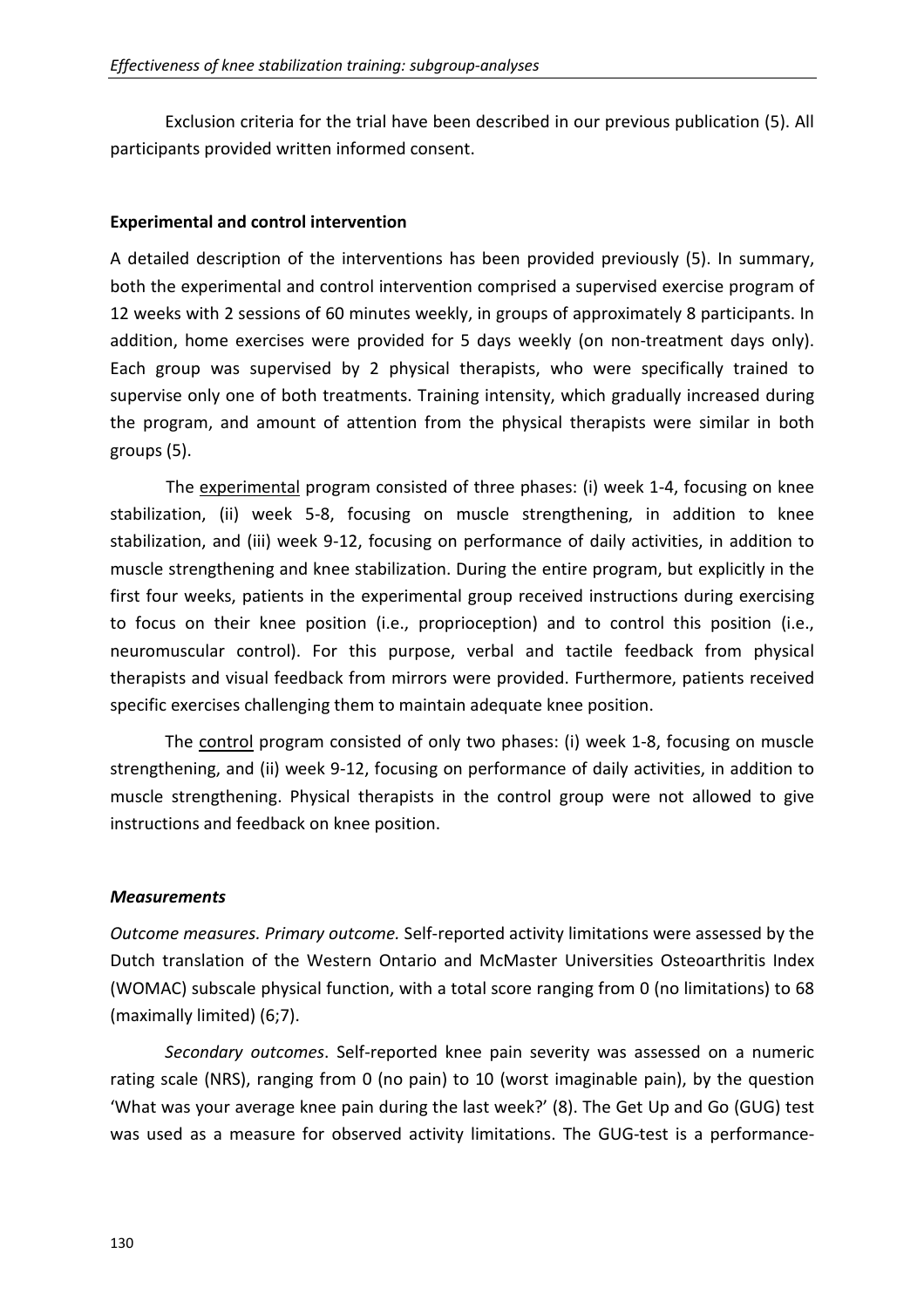based test in which a patient is asked to rise up from a chair and walk as fast as possible over a distance of 15 meters (9).

*Subgroup factors.* Baseline values of upper leg muscle strength, proprioceptive accuracy of the knee joint, varus-valgus knee joint laxity and patient-reported knee instability were used as subgroup factors.

*Upper leg muscle strength*. Muscle strength was assessed for knee flexion and extension using an isokinetic dynamometer (EnKnee, Enraf-Nonius). Patients performed 3 maximal test repetitions, which were averaged per leg and then divided by patient's weight. This normalized measure (in Nm/kg) was used for the analyses (10). Excellent intrarater reliability (intraclass correlation coefficient [ICC] 0.93) has been reported in knee OA patients (11).

*Proprioceptive accuracy*. Proprioceptive accuracy (motion sense) was assessed using a knee joint motion detection task (with motion at 0.3°/second in the extension direction). The mean of 3 measurements was calculated for each knee (10). Intra- and interrater reliability (ICC) in knee OA patients is 0.88 and 0.91, respectively (12).

*Varus-valgus laxity*. Laxity was operationalized as the total amount of passive movement in the frontal plane after fixed varus and valgus load of 7.7 Nm. The mean of 3 measurements was calculated for each knee (10). Intra- and interrater reliability (ICC) in healthy persons is 0.80 and 0.88, respectively (13).

*Patient-reported instability.* The number of episodes of buckling, shifting, or giving way of the knee in the past 6 weeks was assessed on an ordinal scale (i.e., 'none', 'seldom' [1-2 episodes], 'regularly' [3-5], and 'very often' [>5]), as part of a questionnaire (10) based on literature (1;3). This scale was dichotomized as follows: none/seldom vs. regularly/very often.

*Other measures.* In addition, multiple other variables were measured at baseline, including demographics (e.g., sex, age, body mass index [BMI]), radiographic knee OA severity [Kellgren/Lawrence grade], knee joint alignment as measured by goniometer in standing position) (5).

## *Statistical analysis*

Data were analyzed using PASW Statistics 18.0 (SPSS Inc, Chicago, IL). Generalized Estimating Equation (GEE) analyses, based on intention-to-treat (ITT) approach, were performed to compare the effectiveness of experimental with control intervention over the 38-week study period (14). Effect modification by each of the subgroup factors was estimated by including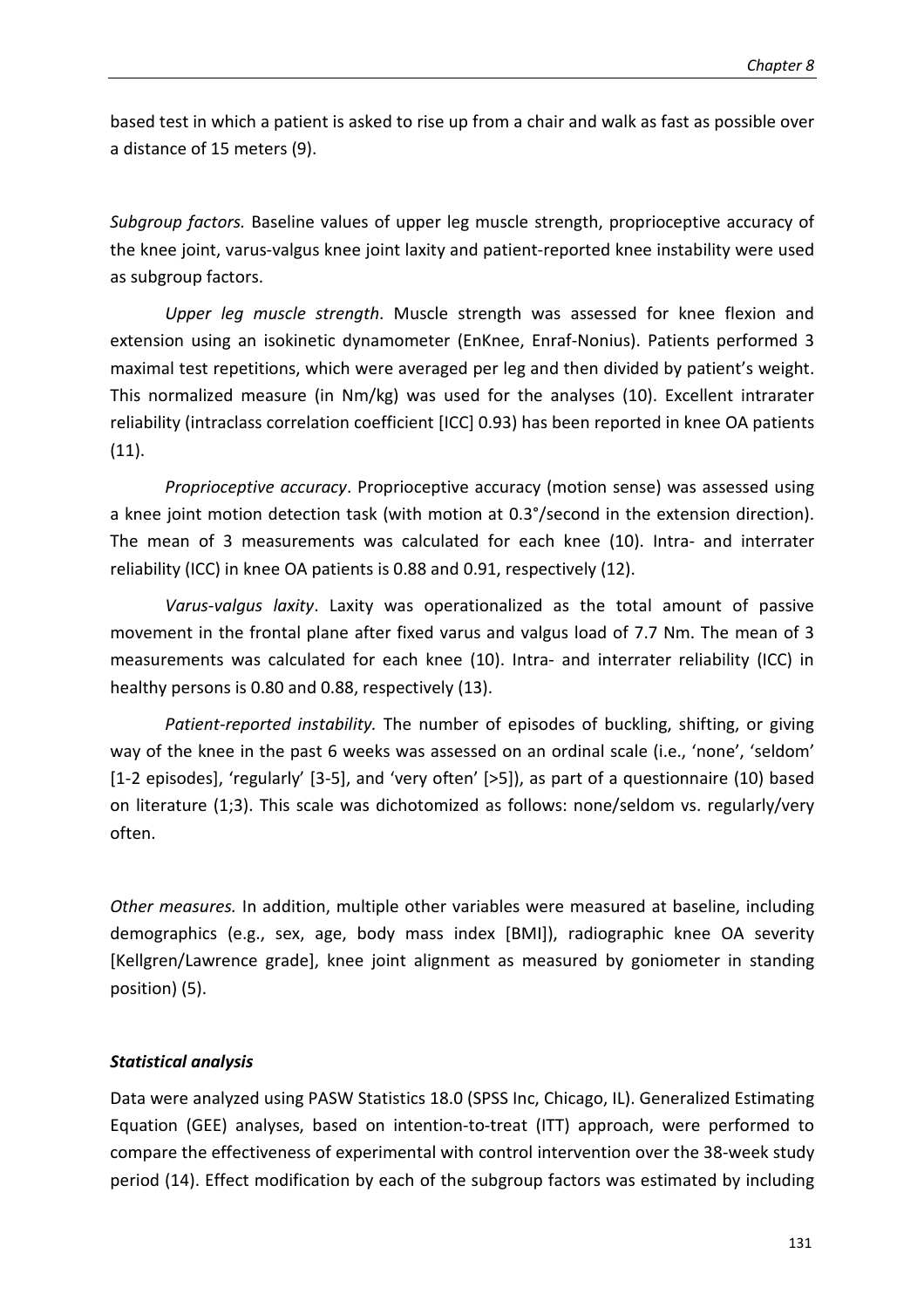treatment group (0=control; 1=experimental), the subgroup factor, and an interaction term of 'treatment group\*subgroup factor' into the GEE model, where a significant interaction term indicates effect modification (15). Outcome measures were WOMAC physical function (primary), NRS pain, and the GUG-test (secondary). We adjusted for the outcome measure at baseline, relevant baseline characteristics that were different between treatment groups (i.e., proprioceptive accuracy, instability affecting daily functioning (yes/no), and varus malalignment [yes/no] (5)), as well as for demographics (i.e., age, gender, BMI, and radiographic knee OA severity). Unstandardized regression coefficients (B) with adjunctive 95% confidence intervals (CI) and *P* values were estimated. Statistical significance was accepted at *P* < 0.05.

# **Results**

Descriptives of the study sample (*n*=159) are shown in Table 1. During the study period, 5 participants (1 from experimental and 4 from control group) were lost to follow-up before the first follow-up measurement and could therefore not be analyzed. In addition, 2 participants discontinued the intervention (both from experimental group) and 4 underwent knee surgery after treatment (2 from each group). Participants attended on average 21 out of 24 sessions and performed home exercises for on average 4 days a week, similarly in the 2 treatment groups. As reported previously (5), no overall difference in effectiveness between experimental and control intervention could be demonstrated.

| Table 1. Baseline characteristics of experimental and control group                                                                                                                   |                           |         |                 |          |  |  |  |  |  |
|---------------------------------------------------------------------------------------------------------------------------------------------------------------------------------------|---------------------------|---------|-----------------|----------|--|--|--|--|--|
|                                                                                                                                                                                       | <b>Experimental group</b> |         | Control group   |          |  |  |  |  |  |
|                                                                                                                                                                                       | $(n=80)$                  |         | $(n=79)$        |          |  |  |  |  |  |
|                                                                                                                                                                                       | $mean \pm SD$             | n (%)   | $mean \pm SD$   | n (%)    |  |  |  |  |  |
| Demographics:                                                                                                                                                                         |                           |         |                 |          |  |  |  |  |  |
| Age (years)                                                                                                                                                                           | $62.1 \pm 7.6$            |         | $61.8 \pm 6.6$  |          |  |  |  |  |  |
| Gender (female)                                                                                                                                                                       |                           | 53 (66) |                 | 44 (56)  |  |  |  |  |  |
| BMI ( $\text{kg/m}^2$ )                                                                                                                                                               | $28.8 \pm 4.8$            |         | $28.3 \pm 4.5$  |          |  |  |  |  |  |
| Radiographic severity of knee (K/L grade $\geq$ 2) <sup>*</sup>                                                                                                                       |                           | 59 (61) |                 | 54 (68)  |  |  |  |  |  |
| Outcome measures:                                                                                                                                                                     |                           |         |                 |          |  |  |  |  |  |
| WOMAC (physical function, 0-68)                                                                                                                                                       | $25.2 \pm 11.8$           |         | $27.1 \pm 12.7$ |          |  |  |  |  |  |
| NRS (knee pain severity, 0-10)                                                                                                                                                        | $4.8 \pm 2.2$             |         | $5.2 \pm 2.0$   |          |  |  |  |  |  |
| Get Up and Go test (seconds)                                                                                                                                                          | $10.6 \pm 1.8$            |         | $10.8 \pm 2.5$  |          |  |  |  |  |  |
| Subgroup factors:                                                                                                                                                                     |                           |         |                 |          |  |  |  |  |  |
| Upper leg muscle strength (Nm/kg)*                                                                                                                                                    | $0.83 \pm 0.35$           |         | $0.85 \pm 0.43$ |          |  |  |  |  |  |
| Proprioceptive accuracy of knee (degrees)*                                                                                                                                            | $2.7 \pm 2.2$             |         | $3.7 \pm 2.6$   |          |  |  |  |  |  |
| Varus-valgus laxity of knee (degrees)*                                                                                                                                                | $7.0 \pm 3.1$             |         | $7.1 \pm 4.5$   |          |  |  |  |  |  |
| Patient-reported knee instability in past 6 weeks (yes)                                                                                                                               |                           | 24 (30) |                 | 24 (30)  |  |  |  |  |  |
| SD=Standard Deviation; BMI=Body Mass Index; K/L=Kellgren/ Lawrence; WOMAC=Western Ontario and<br>Universities Osteoarthritis Index; NRS=Numeric Rating Scale; * data from index knee. |                           |         |                 | McMaster |  |  |  |  |  |

132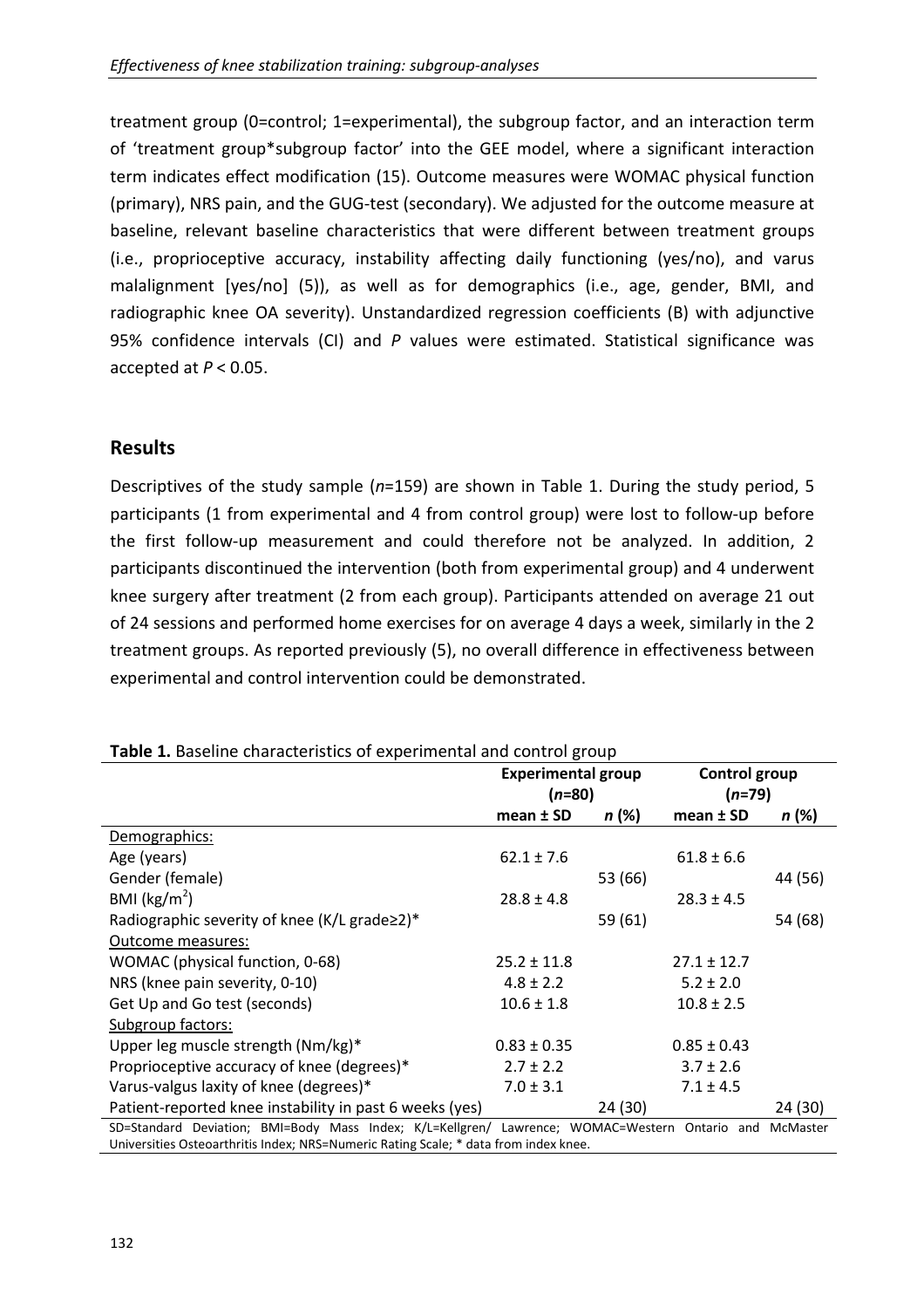For the primary outcome WOMAC physical function, a significant interaction term of 'treatment group\*upper leg muscle strength' (*P*=0.01) was found (Table 2). This indicates that in persons with higher muscle strength at baseline, the experimental intervention may be more effective than the control intervention (illustrated by Figure 1a, right handed side), while the control intervention may be more effective in persons with lower muscle strength (illustrated by Figure 1a, left handed side).

For the secondary outcome measures only, we found significant interactions with laxity (*P*<0.001 for pain) and patient-reported knee instability (*P*=0.05 for pain and 0.04 for the GUG-test). These interactions suggest that the experimental intervention may be more effective than the control intervention in those persons with lower laxity (as illustrated by Figure 1b, right handed side) or more frequent knee instability (as illustrated by Figure 1c, left handed side). Per-protocol analyses excluding protocol violators yielded similar results. Furthermore, similar results were yielded in analyses of data from the 12-week treatment period only.

|                         | <b>Primary outcome</b><br><b>WOMAC, physical</b><br>function* |      | <b>Secondary outcomes</b> |         |                   |      |
|-------------------------|---------------------------------------------------------------|------|---------------------------|---------|-------------------|------|
|                         |                                                               |      | NRS, pain*                |         | GUG-test*         |      |
|                         | B (95% CI)                                                    | P    | B (95% CI)                | P       | <b>B</b> (95% CI) | P    |
| <b>Interaction with</b> |                                                               |      |                           |         |                   |      |
| baseline value of:      |                                                               |      |                           |         |                   |      |
| Upper leg muscle        | $-7.07$                                                       | 0.01 | $-0.67$                   | 0.26    | $-0.04$           | 0.90 |
| strength                | (-12.39, -1.75)                                               |      | $(-1.82, 0.49)$           |         | $(-0.70, 0.62)$   |      |
| Knee joint              | $-0.25$                                                       | 0.66 | $-0.03$                   | 0.74    | $-0.08$           | 0.25 |
| proprioception          | $(-1.35, 0.86)$                                               |      | $(-0.23, 0.16)$           |         | $(-0.21, 0.06)$   |      |
| Varus-valgus knee       | 0.66                                                          | 0.09 | 0.18                      | < 0.001 | 0.00              | 0.97 |
| joint laxity            | $(-0.09, 1.40)$                                               |      | (0.07, 0.29)              |         | $(-0.08, 0.08)$   |      |
| Patient-reported        | 0.73                                                          | 0.83 | $-0.95$                   | 0.05    | $-0.58$           | 0.04 |
| knee instability        | (-5.76, 7.22)                                                 |      | $(-1.92, 0.01)$           |         | (-1.13, -0.02)    |      |

**Table 2.** Interaction terms of treatment (experimental vs. control) x subgroup factor in association with outcome measure (*n*=154)

ITT = intention-to-treat; WOMAC = Western Ontario and McMaster Universities Osteoarthritis Index; NRS = Numeric Rating Scale; GUG = Get up and Go;  $\check{\,}$  adjusted for relevant baseline characteristics that were different between groups (i.e., proprioceptive accuracy, instability affecting daily functioning, and varus malalignment) in addition to demographics (i.e., age, gender, body mass index, radiographic severity of knee OA) and baseline score of outcome measure.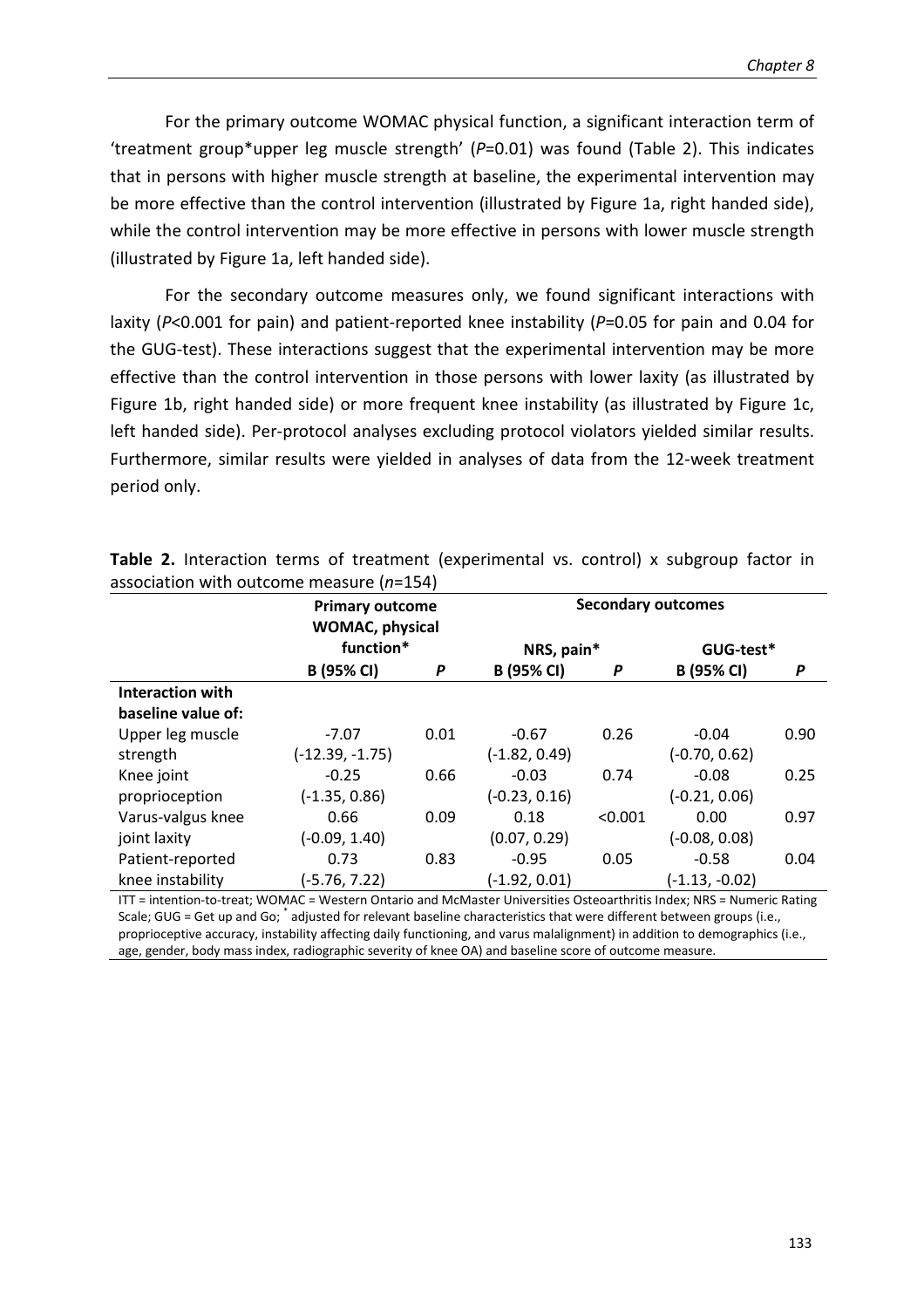# **Discussion**

Main finding of this study is that initial knee stabilization training may have added value over standard exercises (i.e., strength/functional training) in patients with strong muscles, while not in patients with weak muscles. This was based on a significant interaction between treatment group and baseline upper leg muscle strength for the primary outcome WOMAC physical function. Stratified analyses showed that in the 'high muscle strength subgroup', the experimental program was on average 2.0 points more effective, whereas in the 'low muscle strength subgroup', the control program was on average 2.8 points more effective. This total difference of 4.8 points, which is 18% of the average baseline WOMAC score, can be considered a clinically important difference (16). Therefore, adequately allocating patients over the exercise groups based on baseline muscle strength could optimize treatment outcome. Although this main finding was in contrast to our hypothesis, it does confirm our explanation for the negative finding from our trial (5), as well as from others (17;18). We proposed that muscle strengthening exercises are highly effective for the majority of knee OA patients with knee instability, without necessarily adding specific knee stabilization training. The present subgroup-analysis further indicates that in patients with knee instability, and especially those with weak muscles, exercises should focus on muscle strengthening, whereas in patients with knee instability and (already) strong muscles, initial knee stabilization training can be additionally beneficial. This may imply that for optimal treatment effects, strength training needs to be provided first, prior to knee stabilization training.

Secondly, knee stabilization training may also have added value over strength/ functional training in patients with knee instability but having adequate passive restraint (i.e., minimal laxity). This was based on a significant interaction between treatment group and laxity for pain. Possibly, in patients with high laxity, interventions like knee bracing (19) to support the passive restraint system may need to be added to enable patients with high laxity to benefit from knee stabilization training.

Finally, we found significant interactions between treatment group and patientreported knee instability for pain and the GUG-test. This result confirmed our hypothesis that initial knee stabilization training has added value over strength/functional training in patients reporting episodes of knee instability more frequently. This effect seems to apply mainly to the first half of the exercise program (as shown by Figure 1c, left handed side), which is exactly the period in which the experimental group received knee stabilization training most extensively. For patients reporting knee instability only occasionally, standard exercises seem to be sufficient.

We need to emphasize that our findings should be interpreted cautiously, as our study was not powered to perform subgroup-analyses. On the other hand, the subgroupanalyses were pre-planned and executed by using the interaction term-method, which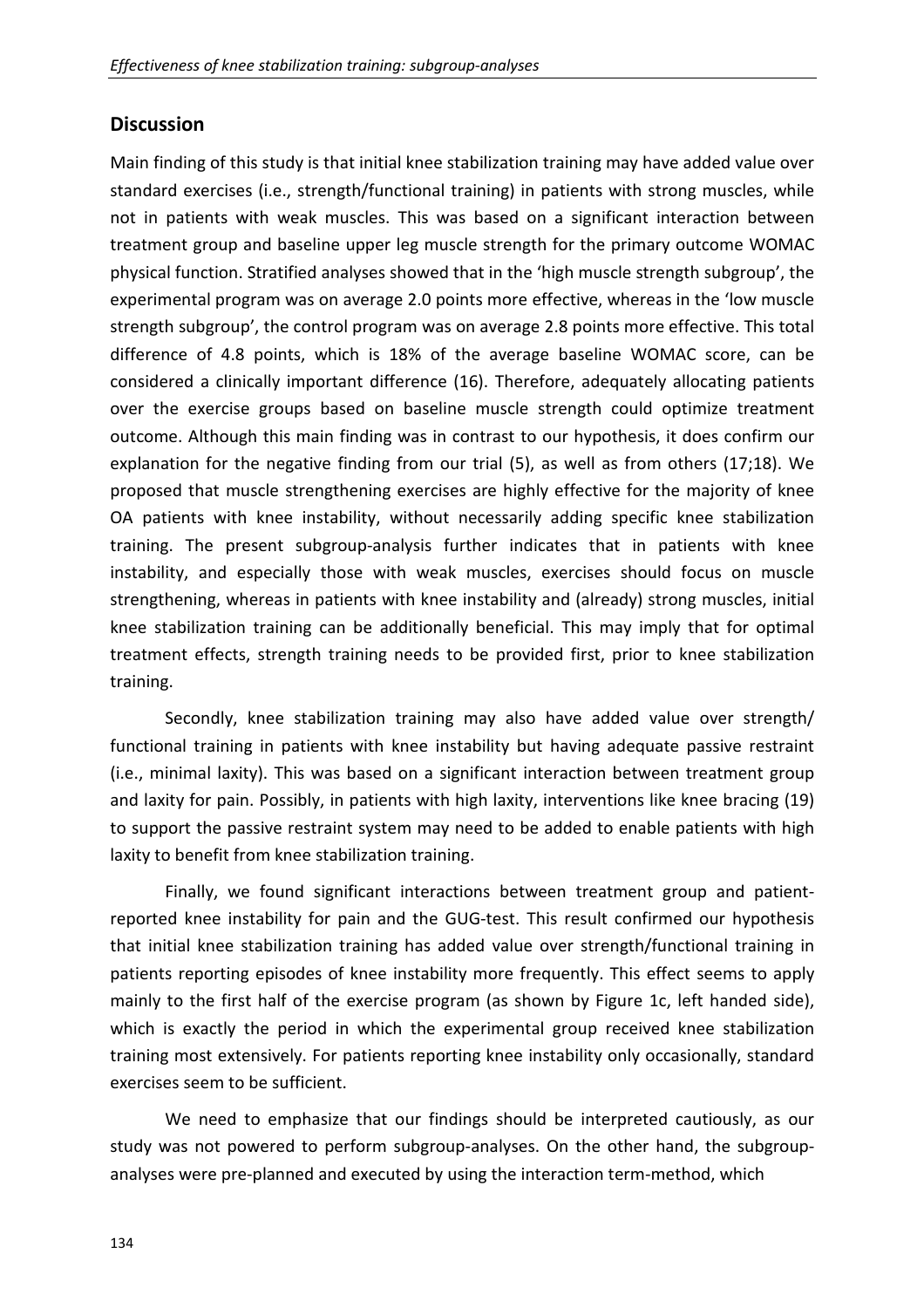

 $a)$ 'Low muscle strength' subgroup

'High muscle strength' subgroup

**Fig. 1.** Outcomes of control and experimental group during study period, stratified for subgroups which were based on baseline value of (a) upper leg muscle strength, (b) knee joint laxity, and (c) number of patient-reported episodes of knee instability, with higher scores meaning more severe activity limitations/pain. Subgroups were formed using genderspecific medians for upper leg muscle strength and knee joint laxity, or a cut-off of 3 episodes for knee instability.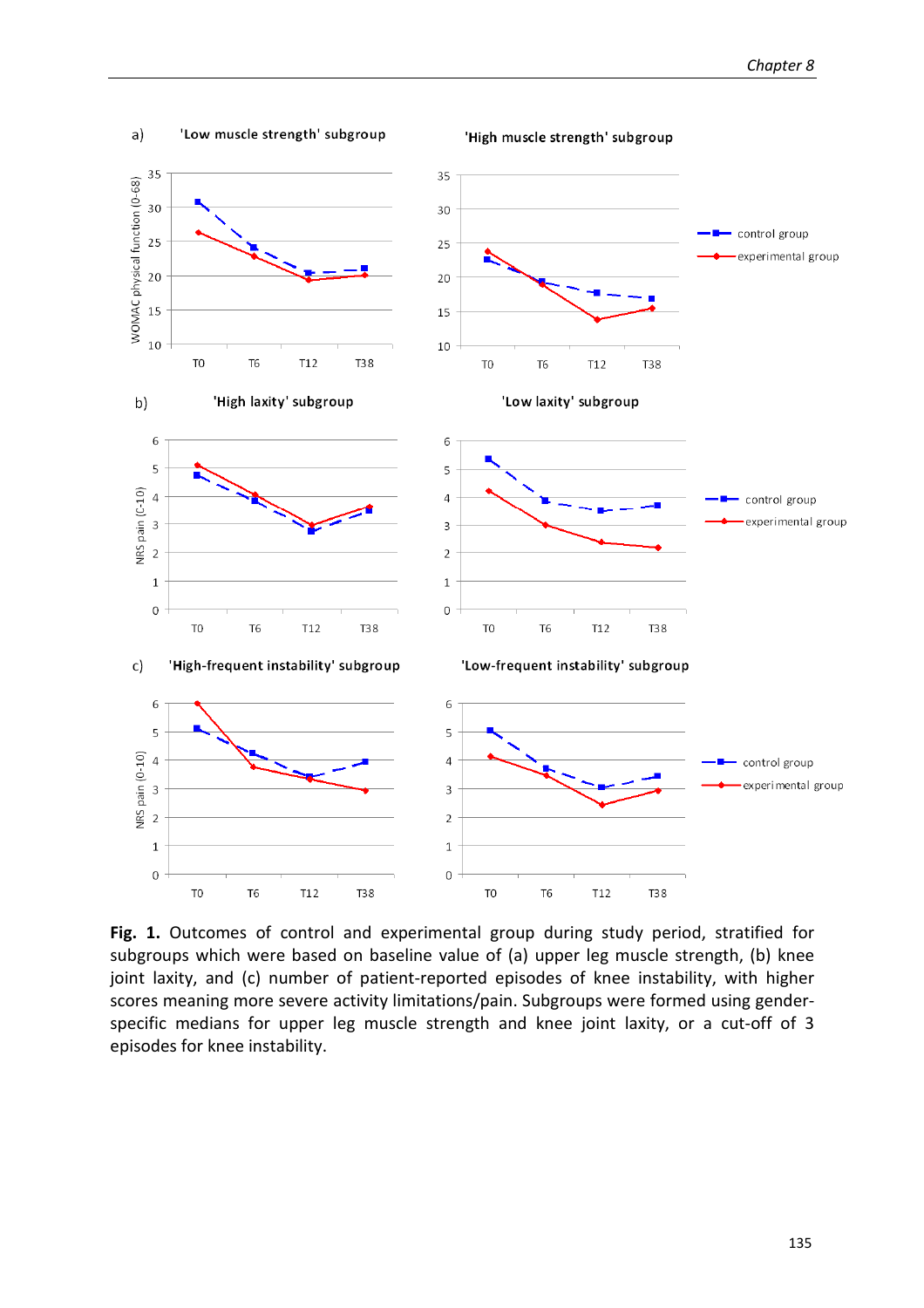carries a much smaller risk of false-positive results compared to stratified analyses (15). Furthermore, we used only a minimal number of subgroup factors, as recommended (15).

To conclude, initial knee stabilization therapy may have added value in patients with knee instability and strong muscles. This may imply that exercises should target muscle strength prior to knee stabilization. In addition, knee stabilization therapy could also have added value in patients with knee instability and minimal laxity, or reporting episodes of knee instability more frequently.

## **Acknowledgements**

We gratefully acknowledge dr. Gerritsen and dr. Voorneman for examining patients, S. Romviel for assessing patients, and physical therapists for supervising treatment groups. The study was funded by the Dutch Arthritis Foundation, which had no role in project implementation, analysis, interpretation, or manuscript writing.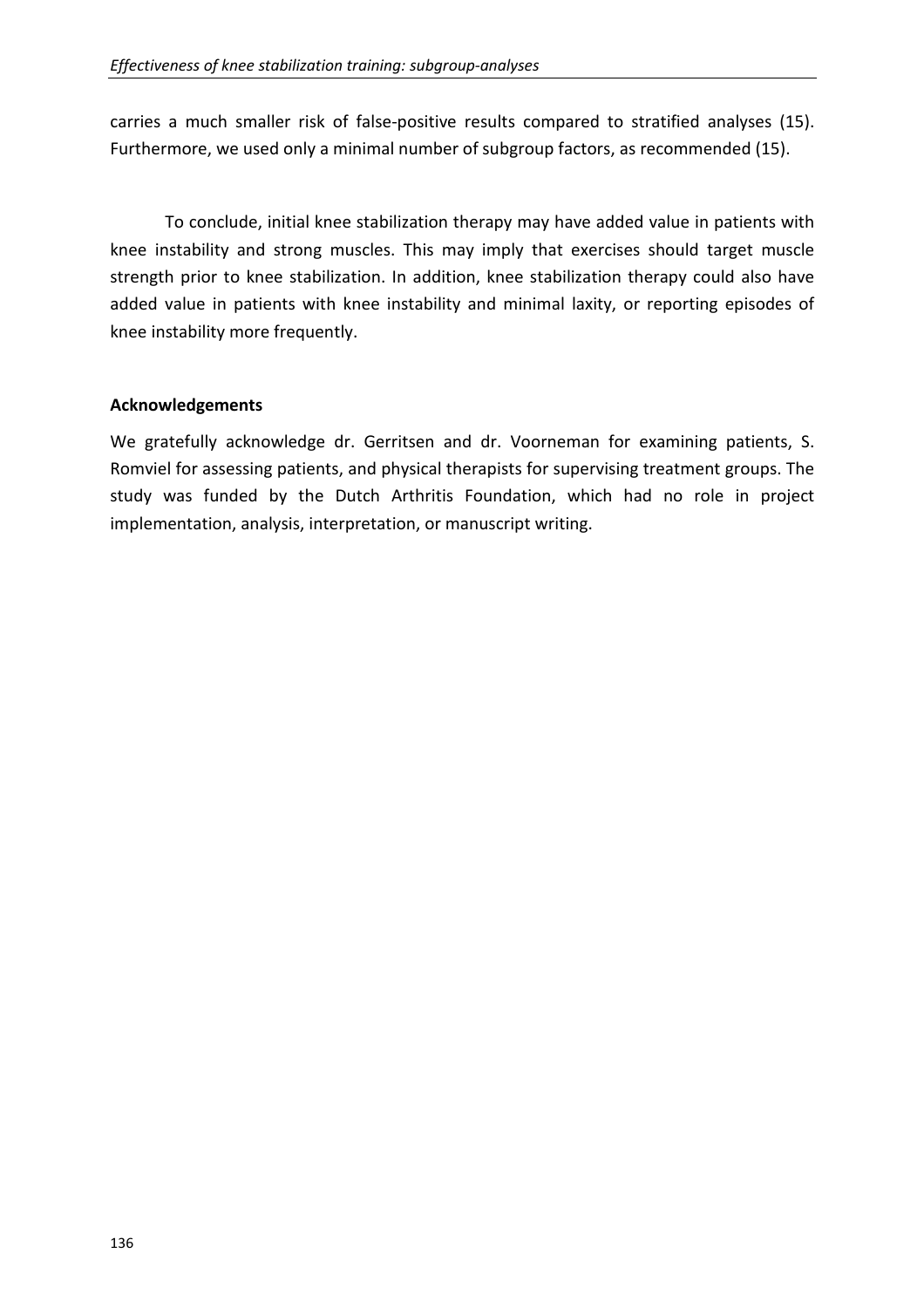#### **References**

- (1) Fitzgerald GK, Piva SR, Irrgang JJ. Reports of joint instability in knee osteoarthritis: its prevalence and relationship to physical function. Arthritis Rheum 2004;51(6):941-946.
- (2) van der Esch M, Knoop J, van der LM, Voorneman R, Gerritsen M, Reiding D et al. Self-reported knee instability and activity limitations in patients with knee osteoarthritis: results of the Amsterdam osteoarthritis cohort. Clin Rheumatol 2012;31(10):1505-1510.
- (3) Felson DT, Niu J, McClennan C, Sack B, Aliabadi P, Hunter DJ et al. Knee buckling: prevalence, risk factors, and associated limitations in function. Ann Intern Med 2007; 147(8):534-540.
- (4) Schipplein OD, Andriacchi TP. Interaction between active and passive knee stabilizers during level walking. J Orthop Res 1991;9(1):113-119.
- (5) Knoop J, Dekker J, van der Leeden M, van der Esch M, Thorstensson CA, Gerritsen M et al. Knee joint stabilization therapy in patients with osteoarthritis of the knee: a randomized, controlled trial. Osteoarthritis Cartilage 2013;21(8):1025-34.
- (6) Bellamy N, Buchanan WW, Goldsmith CH, Campbell J, Stitt LW. Validation study of WOMAC: a health status instrument for measuring clinically important patient relevant outcomes to antirheumatic drug therapy in patients with osteoarthritis of the hip or knee. J Rheumatol 1988;15(12):1833-1840.
- (7) Roorda LD, Jones CA, Waltz M, Lankhorst GJ, Bouter LM, van der Eijken JW et al. Satisfactory cross cultural equivalence of the Dutch WOMAC in patients with hip osteoarthritis waiting for arthroplasty. Ann Rheum Dis 2004;63(1):36-42.
- (8) Turk DC, Melzack R. Handbook of pain assessment.  $2^{nd}$  ed. New York: Guilford Press, 2001.
- (9) Piva SR, Fitzgerald GK, Irrgang JJ, Bouzubar F, Starz TW. Get up and go test in patients with knee osteoarthritis. Arch Phys Med Rehabil 2004;85(2):284-289.
- (10) Knoop J, van der Leeden M, van der Esch M, Thorstensson CA, Gerritsen M, Voorneman RE et al. Association of lower muscle strength with self-reported knee instability in osteoarthritis of the knee: results from the Amsterdam Osteoarthritis Cohort. Arthritis Care Res (Hoboken) 2012;64(1):38-45.
- (11) Kean CO, Birmingham TB, Garland SJ, Bryant DM, Giffin JR. Minimal detectable change in quadriceps strength and voluntary muscle activation in patients with knee osteoarthritis. Arch Phys Med Rehabil 2010;91(9):1447-1451.
- (12) Hurkmans EJ, van der Esch M, Ostelo RW, Knol D, Dekker J, Steultjens MP. Reproducibility of the measurement of knee joint proprioception in patients with osteoarthritis of the knee. Arthritis Rheum 2007;57(8):1398-1403.
- (13) van der Esch M, Steultjens M, Ostelo RW, Harlaar J, Dekker J. Reproducibility of instrumented knee joint laxity measurement in healthy subjects. Rheumatology (Oxford) 2006;45(5):595-599.
- (14) Twisk JWR. Applied longitudinal data analysis for epidemiology; a practical guide.  $1<sup>st</sup>$  ed. Cambridge, UK: Cambridge University Press, 2003.
- (15) Bierma-Zeinstra SM, Verhagen AP. Osteoarthritis subpopulations and implications for clinical trial design. Arthritis Res Ther 2011;13(2):213.
- (16) Angst F, Aeschlimann A, Stucki G. Smallest detectable and minimal clinically important differences of rehabilitation intervention with their implications for required sample sizes using WOMAC and SF-36 quality of life measurement instruments in patients with osteoarthritis of the lower extremities. Arthritis Rheum 2001;45(4):384-391.
- (17) Fitzgerald GK, Piva SR, Gil AB, Wisniewski SR, Oddis CV, Irrgang JJ. Agility and perturbation training techniques in exercise therapy for reducing pain and improving function in people with knee osteoarthritis: a randomized clinical trial. Phys Ther 2011;91(4):452-469.
- (18) Diracoglu D, Aydin R, Baskent A, Celik A. Effects of kinesthesia and balance exercises in knee osteoarthritis. J Clin Rheumatol 2005;11(6):303-310.